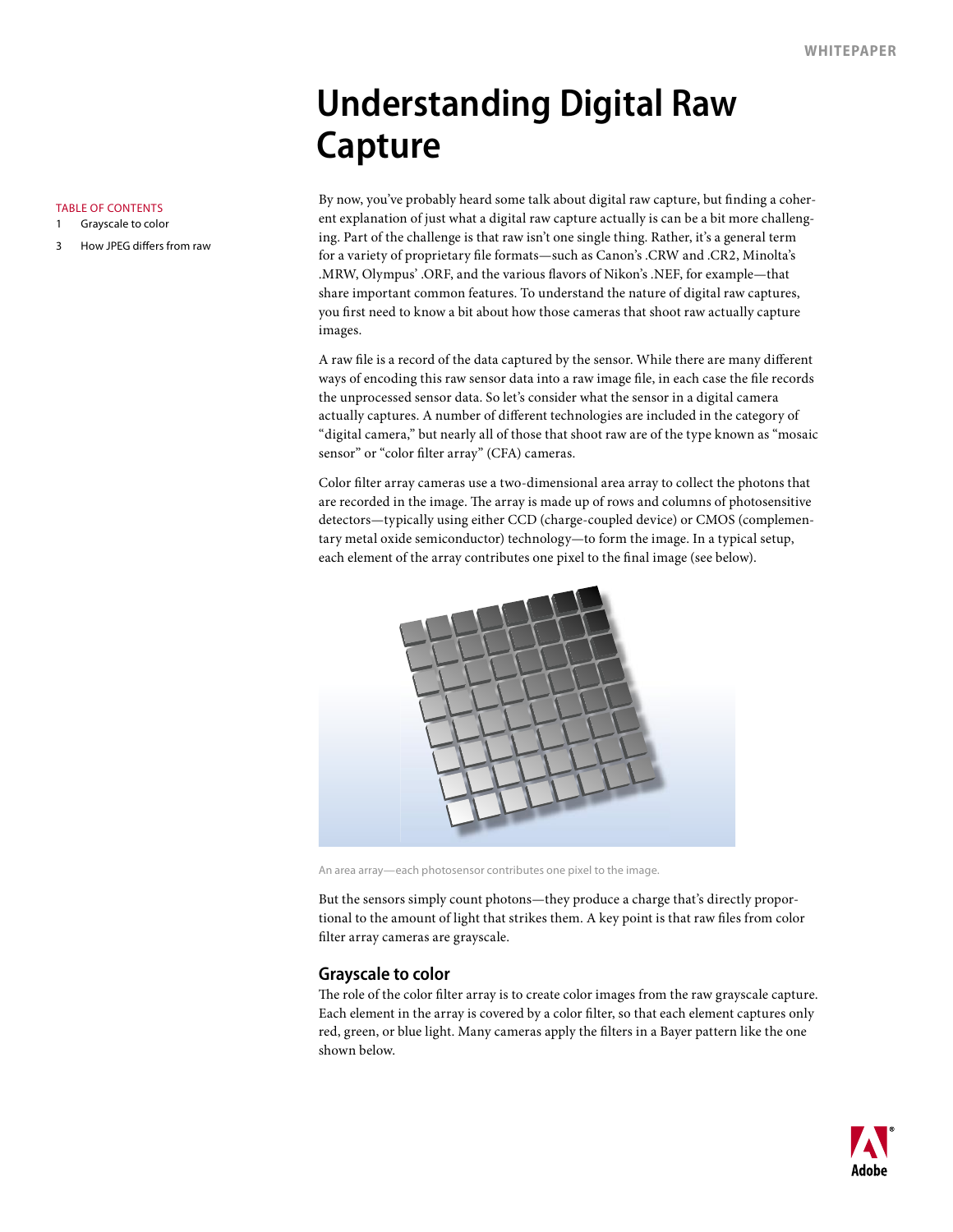

In a Bayer pattern color filter array, each photosensor is filtered so that it captures only a single color of light: red, green, or blue. Twice as many green filters are used as red or blue because our eyes are most sensitive to green light.

Other filter patterns are possible. Some cameras use CMY rather than RGB filters because they transmit more light, while still others may add a fourth color to the mix. The common factor in all color filter array cameras is that, no matter what color filter arrangement is used, each element in the sensor captures only one color. The red-filtered elements produce a grayscale value proportional to the amount of red light reaching the sensor, the green-filtered elements produce a grayscale value proportional to the amount of green light reaching the sensor, and the blue-filtered elements produce a grayscale value proportional to the amount of blue light reaching the sensor.

Raw files contain two different types of information: the image pixels themselves, and the image metadata. Metadata, which literally means "data about data," is generated in the camera for each capture. Both raw and JPEG captures, for example, contain EXIF (Exchangeable Image Format) metadata that records shooting data such as the camera model and serial number, the shutter speed and aperture, the focal length, and whether or not the flash fired. Raw files also include some additional metadata that raw converters need in order to process the raw capture into an RGB image.

In addition to the grayscale values for each pixel, most raw formats include a "decoder ring" in metadata that conveys the arrangement of the color filters on the sensor, so it tells raw converters which color each pixel represents. The raw converter then uses this metadata to convert the grayscale raw capture into a color image by interpolating the "missing" color information for each pixel from its neighbors.



The raw capture is demosaiced and interpreted by a raw converter, using portions of the metadata embedded into the file at the time of capture, as well as algorithms in the conversion software.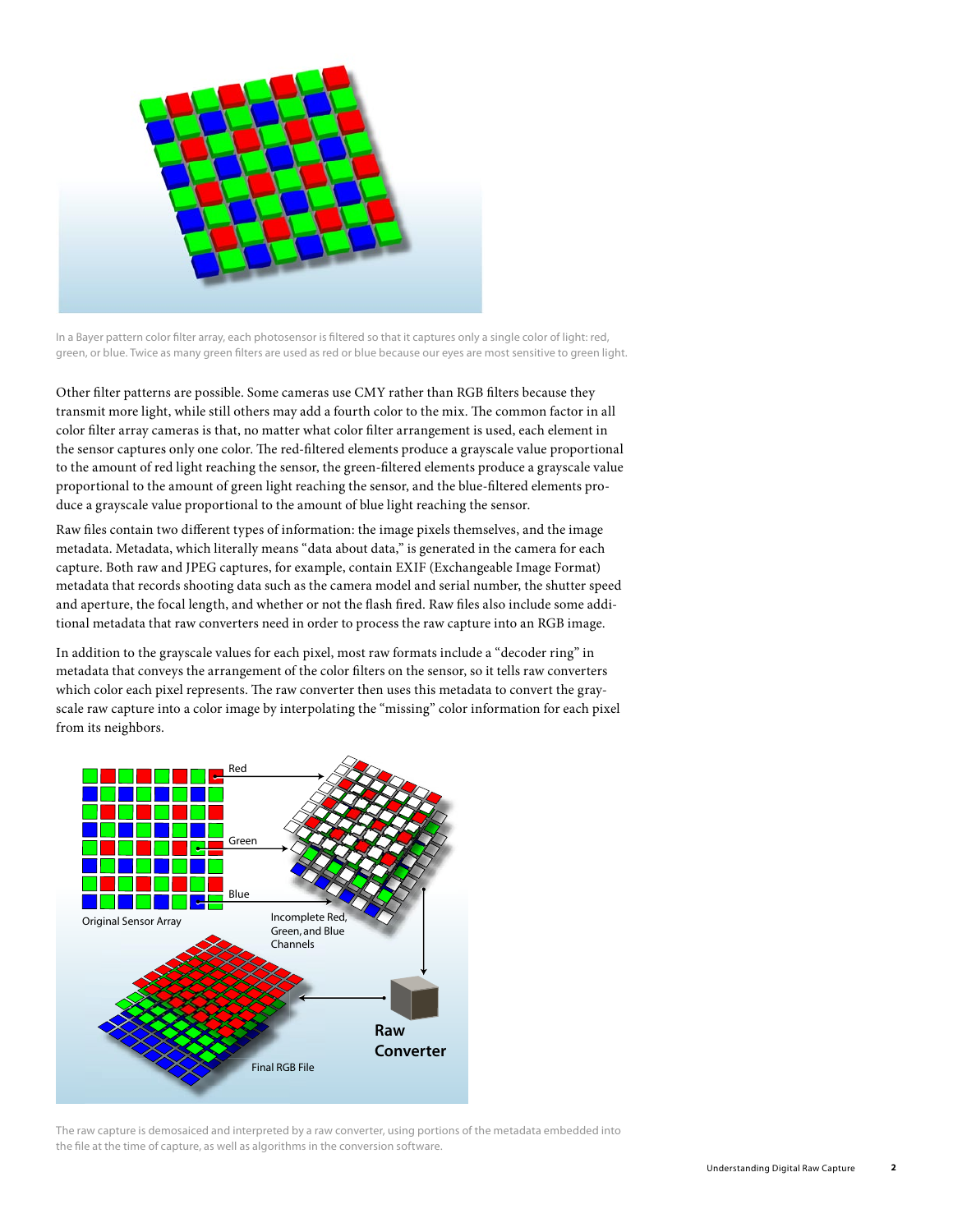<span id="page-2-0"></span>This process, known as demosaicing, is one of the key roles a raw converter plays, but it's not the only one. Raw conversion involves the following steps in addition to demosaicing.

- White balance. The white balance setting on the camera has no effect whatsoever on the captured pixels when you shoot raw—it's simply recorded as a metadata tag in the raw file. Some raw converters can read this tag and apply it as the default white balance (which the user can then override if desired), while others may ignore it completely and analyze the image to determine white balance.
- Colorimetric interpretation. Each pixel in the raw file records a luminance value for either red, green, or blue. But red, green, and blue are pretty vague terms—if you take a hundred people and ask them to visualize "red," you'd almost certainly see a hundred different shades of red if you could read their minds.

 Many different filter sets are in use with digital cameras. So the raw converter has to assign the correct, specific color meanings to the "red," "green," and "blue" pixels, usually in a colorimetrically defined color space such as CIE XYZ, which is based directly on human color perception.

- Gamma correction. Digital raw captures have linear gamma (gamma 1.0), a very different tonal response from that of either film or the human eye. So the raw converter applies gamma correction to redistribute the tonal information so that it corresponds more closely to the way our eyes see light and shade. (This property of digital capture has important implications for exposure settings when shooting, which I discuss in a paper called "[Raw Capture, Linear Gamma](www.adobe.com/digitalimag/ps_pro.html)  [and Exposure"](www.adobe.com/digitalimag/ps_pro.html).)
- Noise reduction, antialiasing, and sharpening. Problems can arise with very small details in an image. If the detail is only captured on a red-sensing pixel or a blue-sensing pixel, the raw converter may have a hard time figuring out what color that pixel should really be. Simple demosaicing methods also don't do a great job of maintaining edge detail, so most raw converters also perform some combination of edge-detection and antialiasing to avoid color artifacts, noise reduction, and sharpening.

All raw converters perform all of these tasks, but they may use very different algorithms to do so, which is why the same image may look quite different when processed through different raw converters. Some converters will map the tones flatter to provide editing headroom while others will try to achieve a more film-like look by increasing the contrast of the curve.

Generally, there is no one single "correct" interpretation of a given raw format. Vendors make a relatively subjective determination of what the best "look" is, and then adjust their converter to produce that result.

## **How JPEG differs from raw**

When you shoot JPEG, a raw converter built into the camera carries out all the tasks listed earlier to turn the raw capture into a color image, then compresses it using JPEG compression. Some cameras let you set parameters for this conversion—typically, a choice of sRGB or Adobe RGB as color space, a sharpness value, and perhaps a tone curve or contrast setting. Unless your shooting schedule is atypically leisurely, it's difficult to adjust these parameters on an image-by-image basis, so you're locked into the camera's interpretation of the scene.

JPEGs offer fairly limited editing headroom—large moves to tone and color tend to exaggerate the 8-by-8-pixel blocks that form the foundation of JPEG compression—and while JPEG does a decent job of preserving luminance data, it applies heavy compression to the color data, which can lead to issues with skin tones and gentle gradations when you try to edit the JPEG.

When you shoot raw, however, you get unparalleled control over the interpretation of the image through all the aforementioned aspects of the conversion. When you shoot raw, the only on-camera settings that have an effect on the captured pixels are the ISO speed, the shutter speed, and the aperture setting. Everything else is under your control when you convert the raw file—you can reinterpret the white balance, the colorimetric rendering, the tonal response, and the detail rendition (sharpening and noise reduction) with a great deal of freedom. Within limits (which vary from one raw converter to another), you can even reinterpret the exposure compensation.